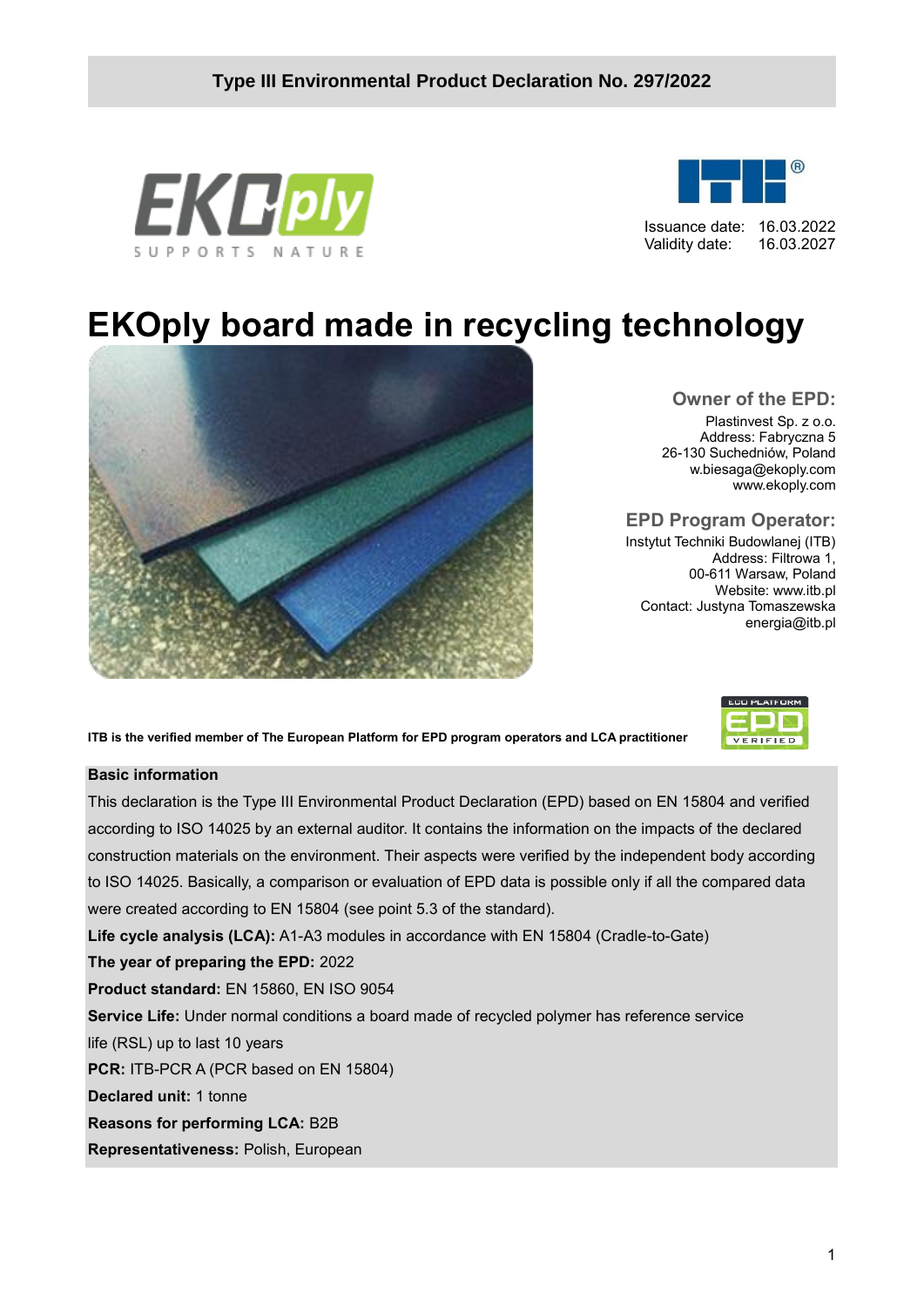## **MANUFACTURER**

PLASTINVEST Sp. z o.o. produces EKOply board which nearly consists of 99% of recycled material. EKOply is a product made entirely in recycling technology. EKOply manufacturer - Plastinvest was established in 2011 and decided to invest in a processing line that complements the philosophy of processing waste plastics and create entirely new products. EKOply board covers different building applications including: insulation of pitched roof, agriculture, small architecture, shoring, roof and floor covering. Manufacturing building is shown in Fig. 1.



*Fig. 1. Plastinvest Sp. z o.o. manufacturing plant located in Suchedniów (Poland).*

#### **PRODUCT DESCRIPTION AND APPLICATION**

EKOply boards made in recycling technology are resistant to moisture, water, most of chemical substances as well as UV radiation. EKOply boards are intended for the exterior and interior applications, in the various branches of the industry such as construction, furniture or agriculture. The products are made by means of thermal bonding and forming of secondary raw materials – polyethylene (PE) and polypropylene (PP) – ) as unified with distinctly isolated outer layers (skin) and the inner layer (core). EKOply STANDARD ANTI-SLIP 20 is a product possessing antislip surface layer on one side. The boards are available in three different colours: Grey (standard), Blue and Green. An example of EKOply STANDARD 19 is shown in Fig. 2. The specification of the product is presented in Table 1.



*Fig. 2. An example of the EKOply board produced by Plastinvest Sp. z o. o.*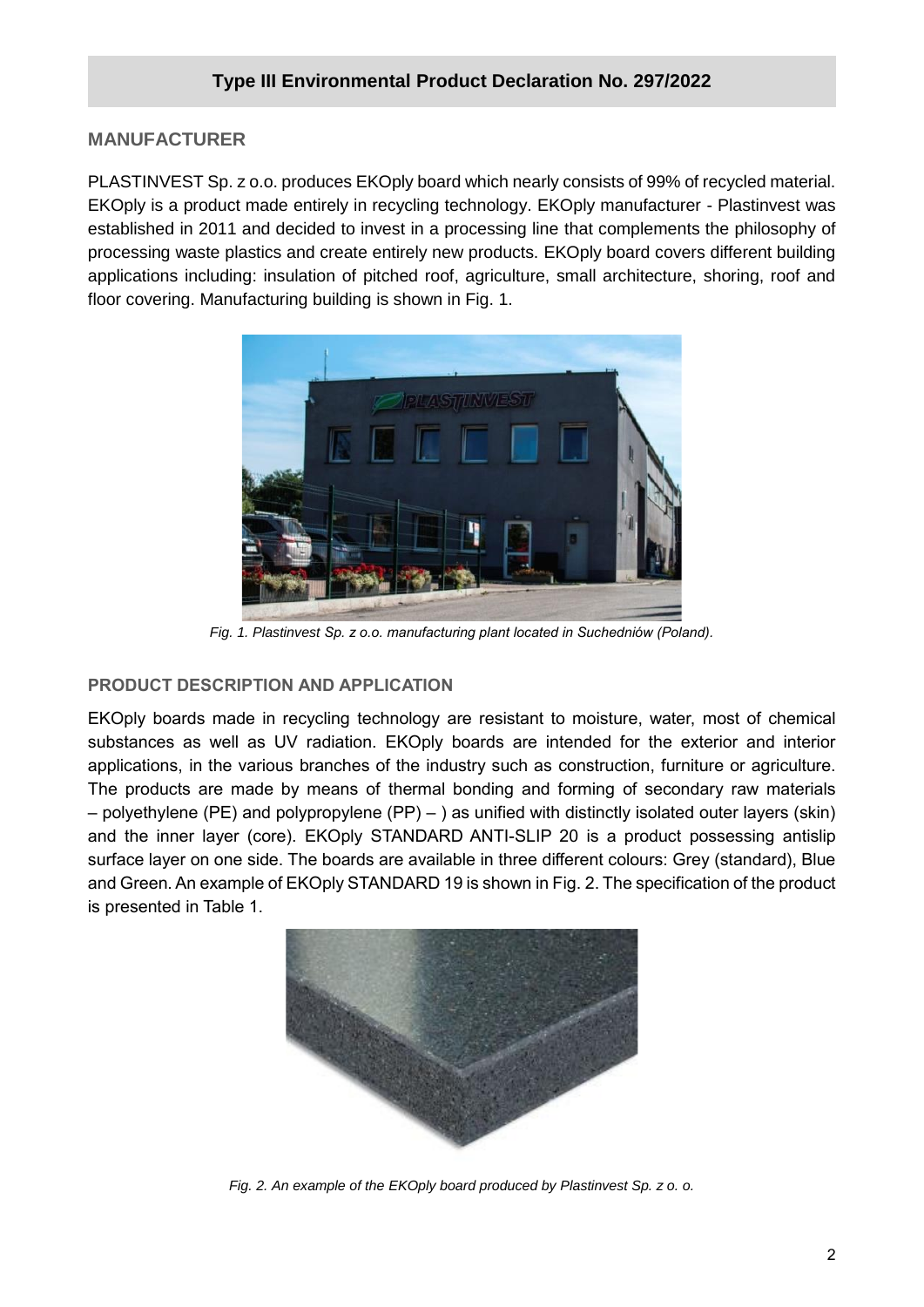# **Type III Environmental Product Declaration No. 297/2022**

| <b>Collection</b>                      | Thickness, mm | Dimensions, mm | Weight, kg | Colour            |
|----------------------------------------|---------------|----------------|------------|-------------------|
| <b>EKOply STANDARD 19</b>              | 19            | 2440x1220      | ca. 33     | grey, blue, green |
| <b>EKOply STANDARD</b><br>ANTI-SLIP 20 | 20            | 2440x1220      | ca. 33     | grey, blue, green |
| <b>EKOply STANDARD 12,5</b>            | 12.5          | 2440x1220      | ca. 25     | grey, blue, green |

Table 1. Specification of the EKOply boards offered by PLASTINVEST Sp. z o. o.

EKOply boards can be used as:

- alternative to plywood they are durable, lighter than standard plywood, resistant to weather conditions;
- furniture surfaces, such as table tops, alternative to MDF or plywood;
- flooring in trucks as protection for metal floor and noise reduction;
- small architecture in the gardens: houses, fences, kennels, simple furniture and toolboxes;
- security applications: protection against wind and rain, on construction sites, concerts, festivals and other events.



*Fig. 3. Example applications of EKOply boards.*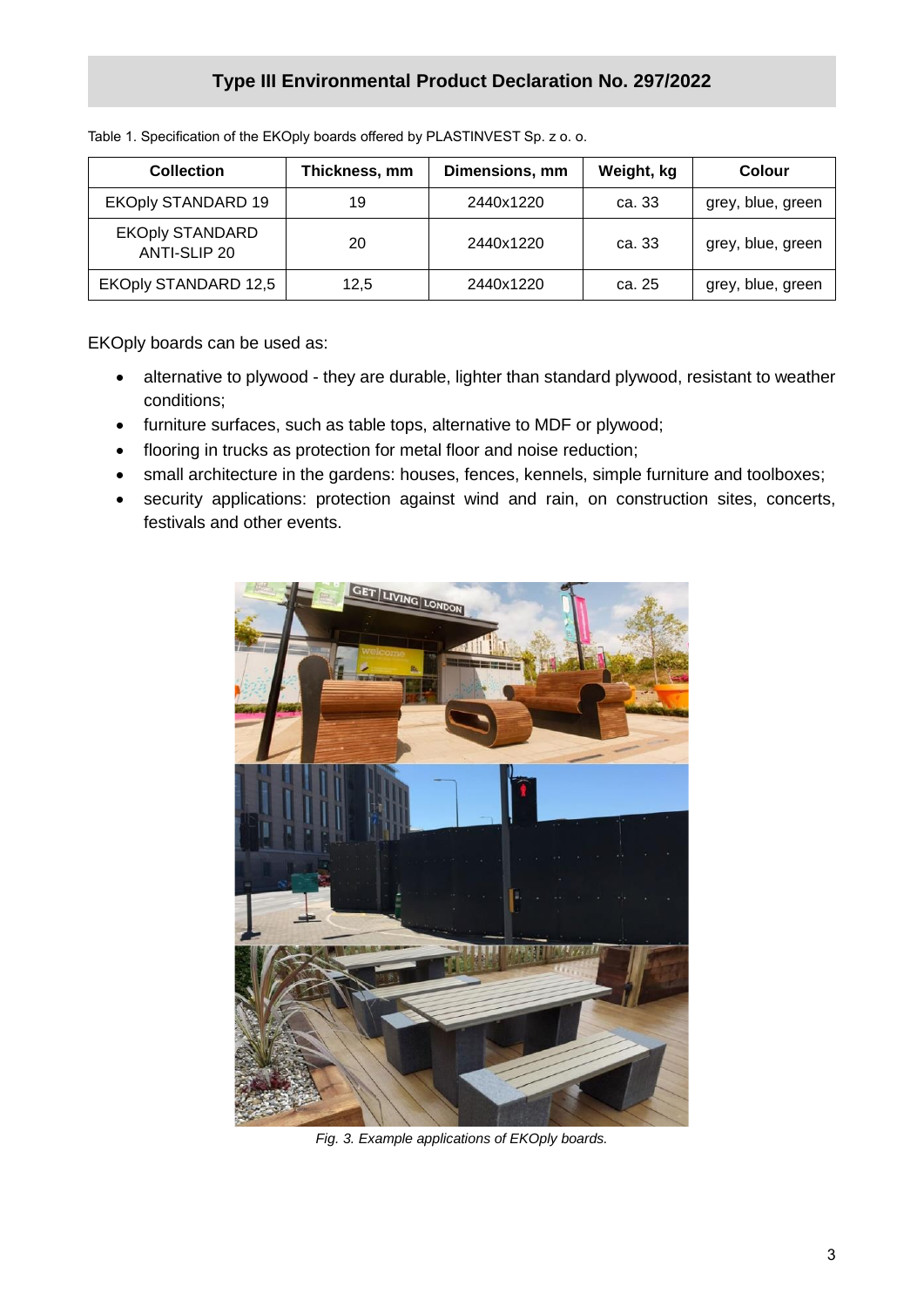#### **LIFE CYCLE ASSESSMENT (LCA) – general rules applied**

#### **Allocation**

The allocation rules used for this EPD are based on general ITB PCR A. The EKOply board production is a line process with multiple raw materials in one factory in Suchedniów. Allocation was done on product mass basis. All impacts from raw materials extraction are allocated in A1 module of EPD. Base materials as polypropylene and polyethylene comes from recycling process. 100% of impacts from line production were inventoried and allocated to all EKOply board types production. Municipal waste and waste water of whole factory were allocated to module A3. Energy supply was inventoried for whole production process. Emissions in Plastinvest are not measured, because this type of production is not obliged to measure these indicators, hence emission impacts come from energy carrier characterization factors, and are presented in A3 module.

#### **System limits**

The life cycle analysis of the examined products covers "Product Stage", A1-A3 modules (Cradle to Gate) in accordance with EN 15804+A1 and ITB PCR A. The details of systems limits are provided in product technical report. All materials and energy consumption inventoried in factory were included in calculation. Office impacts were also taken into consideration. In the assessment, all significant parameters from gathered production data are considered, i.e. all material used per formulation, utilised thermal energy, internal fuel and electric power consumption, direct production waste. It can be assumed that the total sum of omitted processes does not exceed 1% of all impact categories. In accordance with EN 15804, machines and facilities (capital goods) required for and during production are excluded, as is transportation of employees.

#### **Modules A1 and A2:** *Raw materials supply and transport*

Raw materials for EKOply board production come from local suppliers and more distant locations. Data on transport of the different products to the manufacturing plants is collected and modelled for factory by assessor. Means of transport include trucks and Polish and European fuel averages are applied.

#### **Module A3:** *Production*

The Fig. 4 shows the working process during the production of EKOply boards. The raw materials (polyethylene, polypropylene) are mixed with BA (baking powder), pigments and processed for homogenisation. Recycled content in EKOply board production is 98.9% calculated on the mass basis. The raw materials are thermally bonded in matrix at high temperature, typically 200°C. Ready boards are cut into desired format and packed for shipping. The off cuts from cutting process are recycled and after shredding recirculated in the process.

#### **Data quality**

The values determined to calculate the LCA originate from verified Plastinvest Sp. z o.o. inventory data.

#### **Data collection period**

The data for manufacture of the examined products refer to period between 10.2020 – 09.2021 (one year). The life cycle assessments were prepared for Poland as reference area.

#### **Assumptions and estimates**

The impacts of the representative EKOply products were aggregated using weighted average. Impacts were inventoried and calculated for all products in EKOply product group. Specific assumption was made for PP and PE delivered to the factory. Although they are recycled, they needed to be shredded, so estimated impacts were added to module A1.

#### **Calculation rules**

LCA was done in accordance with ITB PCR A document.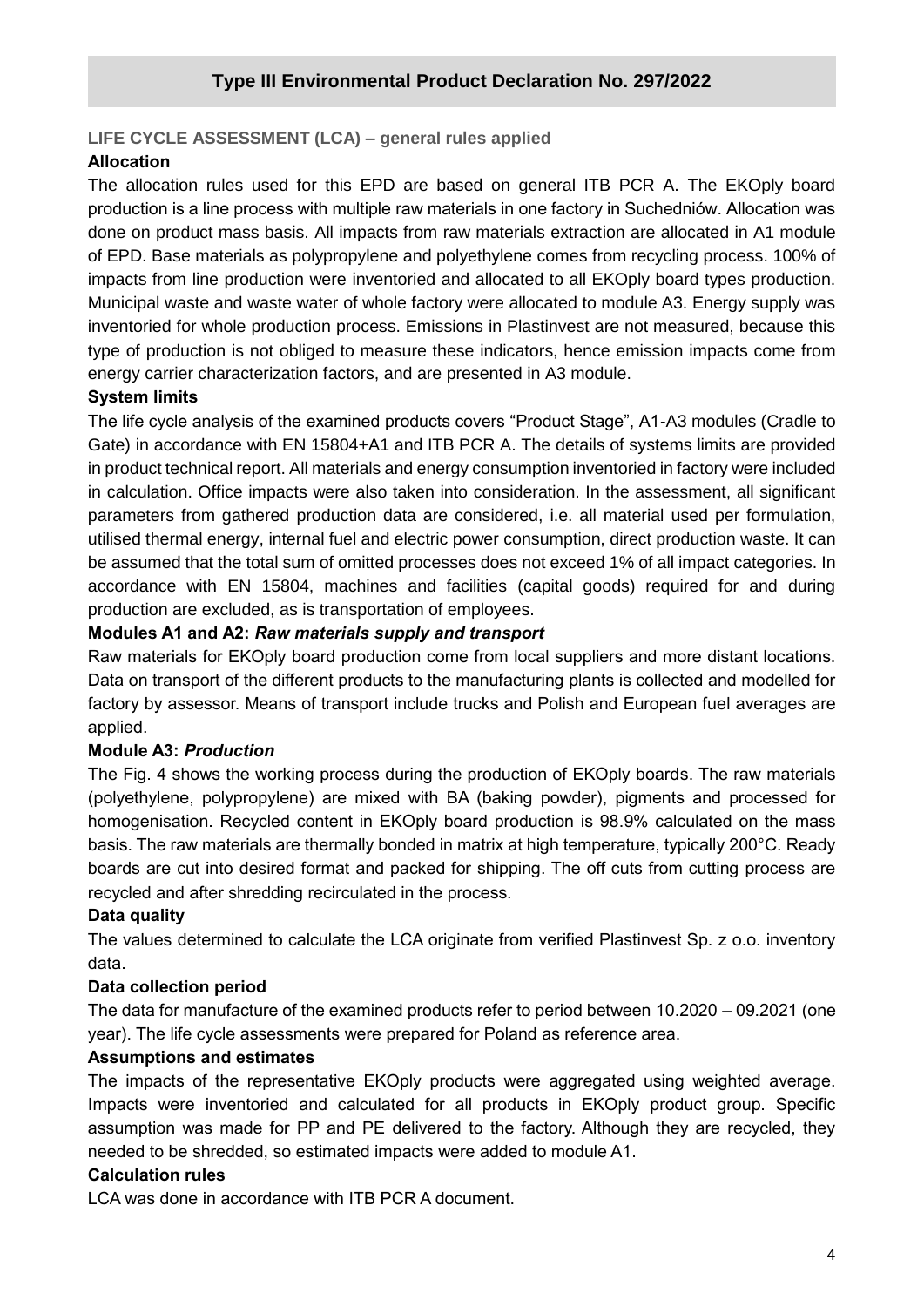#### **Databases**

The data for the processes come from the following databases: Ecoinvent, Ullmann's, ITB Data. Specific data quality analysis was a part of external ISO 14001 audit. Characterization factors are CML ver. 4.8.



*Fig. 4. EKOply boards production scheme in Suchedniów (Poland).*

### **LIFE CYCLE ASSESSMENT (LCA) – Results**

#### **Declared unit**

The declaration refers to functional unit (FU) - 1 tonne of EKOply boards produced by Plastinvest Sp. z o.o.

Table 2. System boundaries for the environmental characteristic of the EKOply boards

| Environmental assessment information (MD - Module Declared, MND - Module Not Declared, INA - Indicator Not Assessed) |               |               |                                        |                                                |            |                          |            |             |               |                              |                                                                     |                              |                |                  |           |                                      |
|----------------------------------------------------------------------------------------------------------------------|---------------|---------------|----------------------------------------|------------------------------------------------|------------|--------------------------|------------|-------------|---------------|------------------------------|---------------------------------------------------------------------|------------------------------|----------------|------------------|-----------|--------------------------------------|
|                                                                                                                      | Product stage |               |                                        | Construction<br>process                        |            | End of life<br>Use stage |            |             |               |                              | <b>Benefits</b><br>and loads<br>beyond<br>the<br>system<br>boundary |                              |                |                  |           |                                      |
| material<br><b>Alddns</b><br>Raw                                                                                     | Transport     | Manufacturing | site<br>ೆ<br>construction<br>Transport | ပ္ၿ<br>proces<br>Construction-<br>installation | Jse        | Maintenance              | Repair     | Replacement | Refurbishment | energy<br>Operational<br>use | water<br>Operational<br>use                                         | Deconstruction<br>demolition | Transport      | Waste processing | Disposal  | ecycling potential<br>Reuse-recovery |
| A1                                                                                                                   | A2            | А3            | A4                                     | А5                                             | <b>B1</b>  | <b>B2</b>                | B3         | <b>B4</b>   | <b>B5</b>     | <b>B6</b>                    | <b>B7</b>                                                           | C <sub>1</sub>               | C <sub>2</sub> | C <sub>3</sub>   | C4        | D                                    |
| <b>MD</b>                                                                                                            | <b>MD</b>     | MD            | <b>MND</b>                             | <b>MND</b>                                     | <b>MND</b> | <b>MND</b>               | <b>MND</b> | <b>MND</b>  | <b>MND</b>    | <b>MND</b>                   | <b>MND</b>                                                          | <b>MD</b>                    | <b>MD</b>      | МD               | <b>MD</b> | <b>MD</b>                            |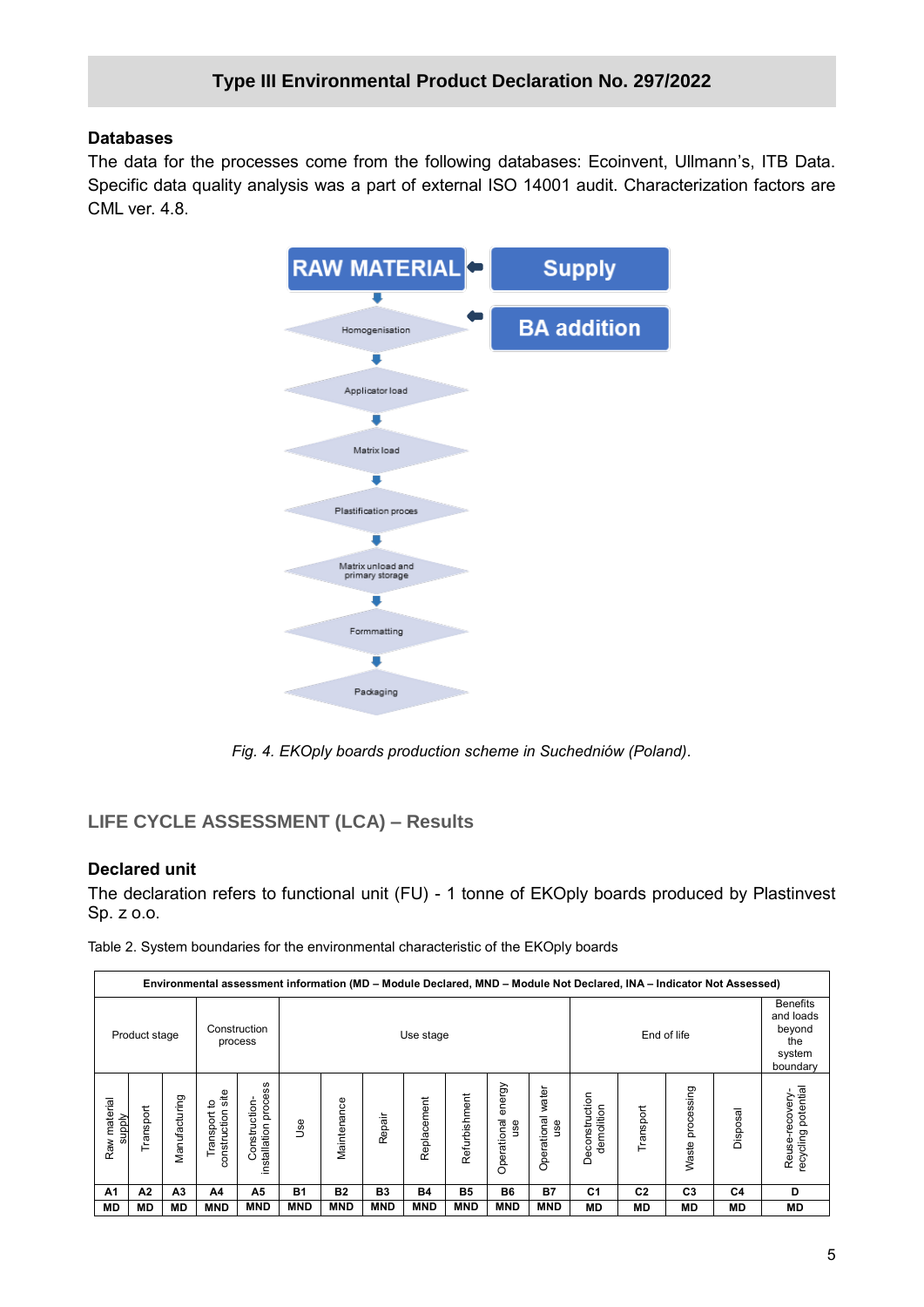# **Type III Environmental Product Declaration No. 297/2022**

|  |  | .o.o. Table 3. Results of the life cycle (LC) analysis of EKOply panels manufactured by Plastinvest Sp. z o.o. |  |  |
|--|--|----------------------------------------------------------------------------------------------------------------|--|--|
|--|--|----------------------------------------------------------------------------------------------------------------|--|--|

| Environmental impacts: (DU) 1 tonne                                                                                                   |                                                     |                          |                |                |              |  |  |
|---------------------------------------------------------------------------------------------------------------------------------------|-----------------------------------------------------|--------------------------|----------------|----------------|--------------|--|--|
| Indicator                                                                                                                             | Unit                                                | A1                       | A2             | A3             | $A1 - A3$    |  |  |
| Global warming potential                                                                                                              | kg $CO2$ eq.                                        | 7.70E+02                 | $5.12E + 01$   | 5.44E+02       | 1.37E+03     |  |  |
| Depletion potential of the stratospheric ozone<br>layer                                                                               | kg CFC 11 eq.                                       | 7.46E-05                 | $0.00E + 00$   | 9.79E-08       | 7.47E-05     |  |  |
| Acidification potential of soil and water                                                                                             | $kg SO2$ eq.                                        | 2.74E+00                 | 4.74E-01       | 2.08E-01       | 3.43E+00     |  |  |
| Formation potential of tropospheric ozone                                                                                             | kg Ethene eq.                                       | 2.05E-01                 | 3.45E-02       | 3.12E-03       | 2.42E-01     |  |  |
| Eutrophication potential                                                                                                              | kg $(PO4)3$ eq.                                     | 2.44E+00                 | 8.36E-02       | 3.78E-02       | $2.57E+00$   |  |  |
| Abiotic depletion potential (ADP-elements) for<br>non-fossil resources                                                                | kg Sb eq.                                           | 8.32E-03                 | $0.00E + 00$   | 2.02E-03       | 1.03E-02     |  |  |
| Abiotic depletion potential (ADP-fossil fuels) for<br>fossil resources                                                                | MJ                                                  | 7.88E+03                 | 6.98E+02       | 7.71E+03       | 1.63E+04     |  |  |
|                                                                                                                                       | Environmental aspects on resource use: (DU) 1 tonne |                          |                |                |              |  |  |
| <b>Indicator</b>                                                                                                                      | Unit                                                | Α1                       | A2             | A <sub>3</sub> | $A1 - A3$    |  |  |
| Use of renewable primary energy excluding<br>renewable primary energy resources used as<br>raw materials                              | MJ                                                  | <b>INA</b>               | <b>INA</b>     | <b>INA</b>     | <b>INA</b>   |  |  |
| Use of renewable primary energy resources<br>used as raw materials                                                                    | MJ                                                  | <b>INA</b>               | <b>INA</b>     | <b>INA</b>     | <b>INA</b>   |  |  |
| Total use of renewable<br>primary energy<br>resources (primary energy and primary energy<br>resources used as raw materials)          | MJ                                                  | 2.17E+03                 | 4.88E+01       | 4.68E+02       | 2.69E+03     |  |  |
| Use<br>of<br>non-renewable<br>energy<br>primary<br>excluding<br>non-renewable<br>primary<br>energy<br>resources used as raw materials | MJ                                                  | <b>INA</b>               | INA            | <b>INA</b>     | <b>INA</b>   |  |  |
| non-renewable<br>Use<br>of<br>primary<br>energy<br>resources used as raw materials                                                    | MJ                                                  | <b>INA</b>               | INA            | INA            | <b>INA</b>   |  |  |
| Total use of non-renewable primary energy<br>resources (primary energy and primary energy<br>resources used as raw materials)         | MJ                                                  | 1.10E+04                 | 7.33E+02       | 8.10E+03       | 1.98E+04     |  |  |
| Use of secondary material                                                                                                             | kg                                                  | 9.90E+02<br>$0.00E + 00$ |                | $0.00E + 00$   | 9.90E+02     |  |  |
| Use of renewable secondary fuels                                                                                                      | MJ                                                  | 8.31E-04                 | 3.66E+01       | $0.00E + 00$   | 3.66E+01     |  |  |
| Use of non-renewable secondary fuels                                                                                                  | MJ                                                  | 4.59E-07                 | $0.00E + 00$   | $0.00E + 00$   | 4.59E-07     |  |  |
| Net use of fresh water                                                                                                                | m <sup>3</sup>                                      | $2.65E+00$               | 3.25E-04       | 1.17E-01       | 2.77E+00     |  |  |
| Other environmental information describing waste categories: (DU) 1 tonne                                                             |                                                     |                          |                |                |              |  |  |
| <b>Indicator</b>                                                                                                                      | Unit                                                | A1                       | A <sub>2</sub> | A <sub>3</sub> | $A1 - A3$    |  |  |
| Hazardous waste disposed                                                                                                              | kg                                                  | 1.38E-02                 | 3.44E-07       | $0.00E + 00$   | 1.38E-02     |  |  |
| Non-hazardous waste disposed                                                                                                          | kg                                                  | 2.63E+02                 | 1.33E-02       | 1.93E+01       | 2.82E+02     |  |  |
| Radioactive waste disposed                                                                                                            | kg                                                  | 5.05E-02                 | 9.62E-07       | $0.00E + 00$   | 5.05E-02     |  |  |
| Components for re-use                                                                                                                 | kg                                                  | $0.00E + 00$             | $0.00E + 00$   | $0.00E + 00$   | $0.00E + 00$ |  |  |
| Materials for recycling                                                                                                               | kg                                                  | 4.12E-03                 | $0.00E + 00$   | 2.18E+00       | 2.18E+00     |  |  |
| Materials for energy recover                                                                                                          | kg                                                  | $0.00E + 00$             | $0.00E + 00$   | $0.00E + 00$   | $0.00E + 00$ |  |  |
| Exported energy                                                                                                                       | MJ per energy<br>carrier                            | $0.00E + 00$             | $0.00E + 00$   | $0.00E + 00$   | $0.00E + 00$ |  |  |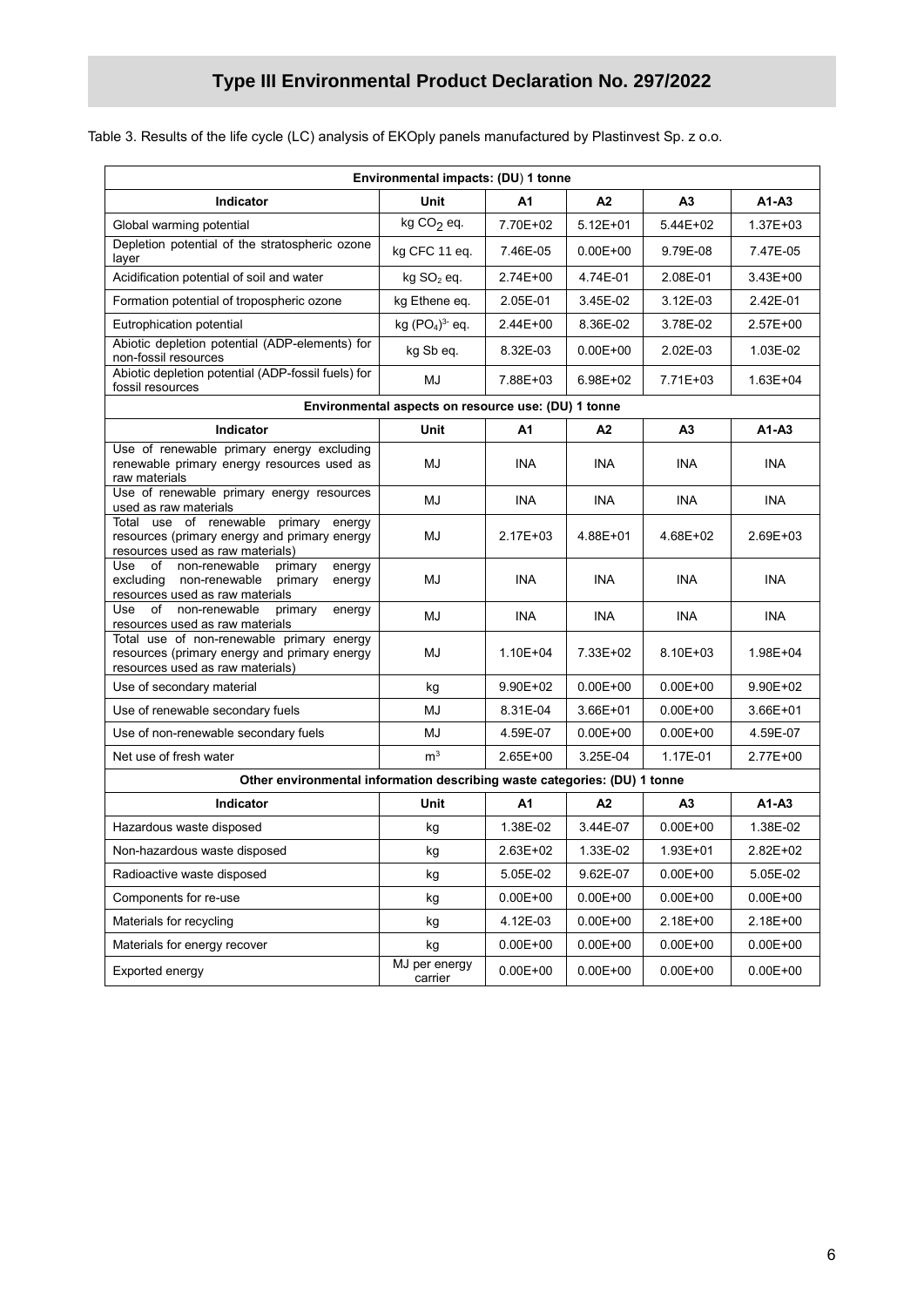# **Type III Environmental Product Declaration No. 297/2022**

#### **Verification**

The process of verification of this EPD is in accordance with ISO 14025 and ISO 21930. After verification, this EPD is valid for a 5-year-period. EPD does not have to be recalculated after 5 years, if the underlying data have not changed significantly.

| The basis for LCA analysis was EN 15804 and ITB PCR A                                                                                                                                                                  |          |  |  |  |  |  |
|------------------------------------------------------------------------------------------------------------------------------------------------------------------------------------------------------------------------|----------|--|--|--|--|--|
| Independent verification corresponding to ISO 14025 (subclause 8.1.3.)                                                                                                                                                 |          |  |  |  |  |  |
|                                                                                                                                                                                                                        |          |  |  |  |  |  |
| external<br>X                                                                                                                                                                                                          | internal |  |  |  |  |  |
| External verification of EPD: Halina Prejzner, Ph.D. Eng<br>LCA, LCI audit and input data verification: Justyna Tomaszewska, Ph.D. Eng, j.tomaszewska@itb.pl<br>Verification of LCA: Michał Piasecki, Ph.D. D.Sc. Eng. |          |  |  |  |  |  |
|                                                                                                                                                                                                                        |          |  |  |  |  |  |

#### **Normative references**

- **IFB PCR A General Product Category Rules for Construction Products**
- EN 15860:2018 Plastics. Thermoplastic semi-finished products for machining. Requirements and test methods
- **ISO 14025:2006, Environmental labels and declarations Type III environmental declarations -**Principles and procedures
- **ISO 21930:2017, Sustainability in buildings and civil engineering works Core rules for** environmental product declarations of construction products and services
- **ISO 14044:2006, Environmental management Life cycle assessment Requirements and** guidelines
- ISO 15686-1:2011, Buildings and constructed assets Service life planning Part 1: General principles and framework
- ISO 15686-8:2008, Buildings and constructed assets Service-life planning Part 8: Reference service life and service-life estimation
- EN 15804:2012+A1:2013, Sustainability of construction works. Environmental product declarations. Core rules for the product category of construction products
- EN15942:2011, Sustainability of construction works. Environmental product declarations. Communication format business-to-business
- Department for Business, Energy & Industrial Strategy. Calorific values and density of fuels, 2021. https://www.gov.uk/
- KOBIZE 2021, Wskaźniki emisyjności  $CO<sub>2</sub>$ ,  $SO<sub>2</sub>$ , NO<sub>x</sub>, CO i pyłu całkowitego dla energii elektrycznej

Dokument podpisany przez Agnieszka Winkler-Skalna; ITB Data: 2022.03.23 12:26:39 CET

……………………………….…….. **Agnieszka Winkler-Skalna, PhD Eng** Head of Thermal Physics, Acoustics and Environment Department